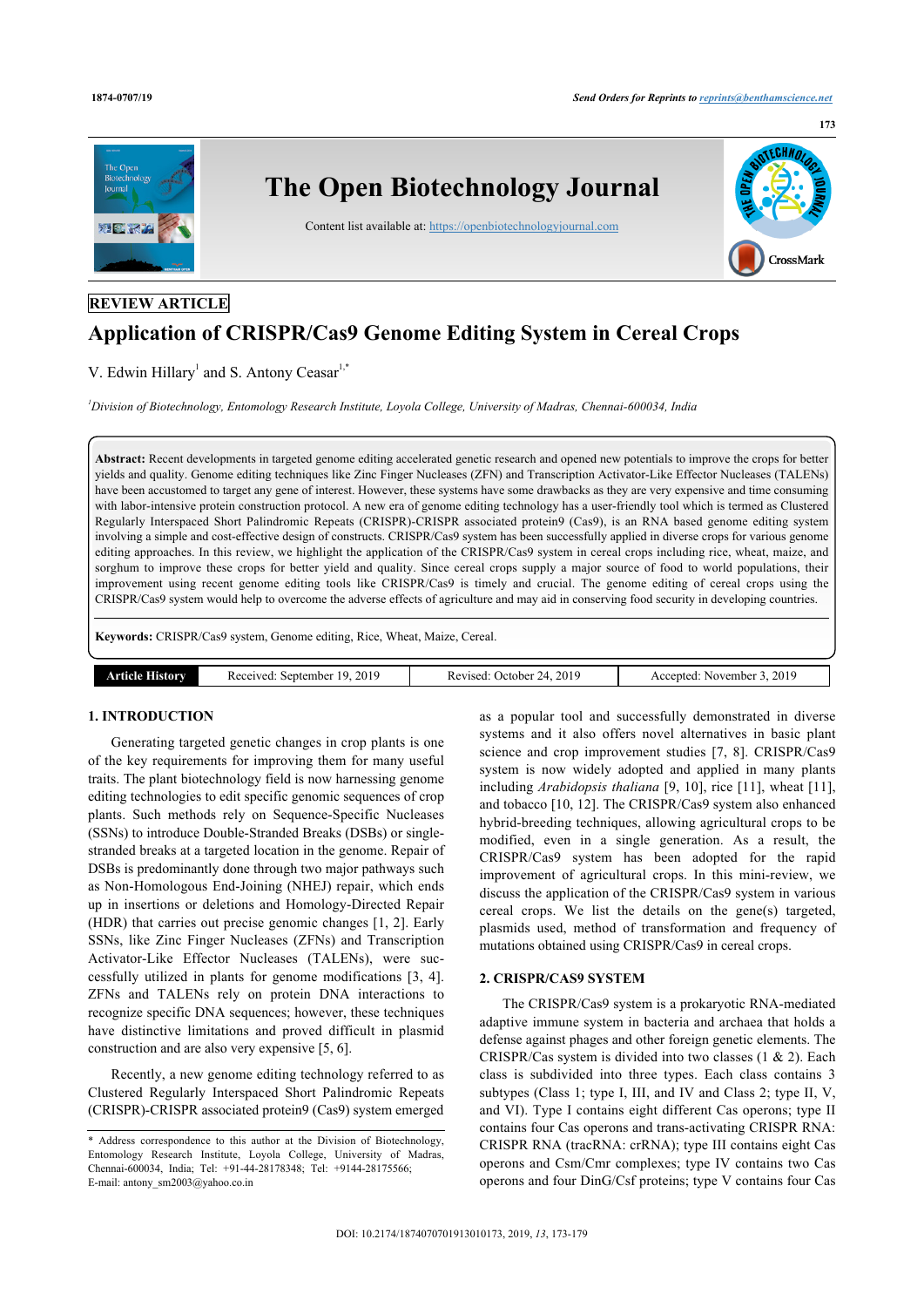operons and four Cpf2 proteins; and type VI contains three Cas operons and three C2c2 proteins. Even though other CRISPR/Cas systems have numerous Cas operons, the type II CRISPR/Cas system composing of Cas9 protein has been utilized as a simple programmable genome editing tool [\[13](#page-4-12)].

The type II CRISPR/Cas system adopted from *Streptococcus pyogenes* has been widely used as a CRISPR/Cas9 genome editing tool[[14](#page-4-13)]. The type II CRISPR/Cas9 construction requires only synthetic "linker loop or scaffold" that fuses the protospacer-containing crRNA and tracRNA into single guide RNA (sgRNA). The sgRNA forms complex with Cas9 to the target DNA sequence and initiate DSBs at the 3 nucleotides (nt) downstream from the Protospacer Adjacent Motif (PAM) sequence[[14\]](#page-4-13). The CRISPR/Cas9 generated DSBs are filled either through NHEJ or HDR strategy.

# **3. APPLICATION OF CRISPR/CAS9 SYSTEM GENOME EDITING IN CEREAL CROPS**

Agriculture is the key sector of the planet to sustain human food. Currently, crop production is facing numerous challenges collectively due to climatic change, various abiotic stresses (including drought), and damage by pathogens. To overcome these challenges, plant scientists have applied several novel molecular tools to improve the quantity and quality of yield. Recently, the CRISPR/Cas9 genome editing system has been applied in many crops to improve stress tolerance and to increase the yield[[7](#page-4-6), [15\]](#page-4-14).

Cereal crops are stable foods primarily supplying energy and nutrients for thousands of years and have contended a necessary role for human life. Cereal crops have been widely introduced into cultivation in greater quantities due to the supply of 90% of food to the global population than other crops. Mainly rice, wheat, and maize are the major stable cereals to the majority of the world population. But, worldwide threats like heat, drought, salinity, frost, bacteria, flora, virus, *etc*. are inflicting serious suffering to cereal crops [\[16\]](#page-4-15). So, to overcome these challenges, several new and novel molecular tools are being utilized for improving the cereal crops. Newly discovered CRISPR/Cas9 system has the potential to improve the cereal crops for withstanding adverse climatic conditions. So, in this mini-review, the details on the application of the CRISPR/Cas9 system in cereal crops are discussed (Table **[1](#page--1-0)**).

# **3.1. Rice**

Rice is a staple food on which one half of the global population depend upon. Rice is employed as a model crop for monocotyledon plants due to its small genome size with an early release of the whole genome sequence. Several genome engineering studies have been demonstrated and more recently, the CRISPR/Cas9 genome editing tool has been utilized in editing the genome of rice (Table **[1](#page--1-0)**). The CRISPR system has been successfully applied in rice using codon-optimized *sp*Cas9 by targeting the *phytoenedesaturase* (*OsPDS*) gene [[11\]](#page-4-10). To disrupt this gene, two sgRNAs (SP1 & SP2) were designed and observed 15% mutations in protoplasts and 9% mutations in transgenic lines [\[11](#page-4-10)]. Similarly, the *mitogenactivated Protein Kinase5* (*OsMPK5*) gene of rice was knocked-out using the CRISPR/Cas9 system to enhance

disease resistance in rice. They observed a 3-8% mutation in rice protoplasts[[17\]](#page-4-16). Multiplex genome editing also approached using CRISPR/Cas9 systems in rice [[18\]](#page-4-17). In this study, the authors engineered multiple sgRNAs to express under the *U3/U6* promoter and confirmed that the multiplex genome editing is possible in rice[[18](#page-4-17)]. Hu *et al*. (2016) demonstrated genome editing using the Cas9-VQR variant in rice. They selected a *narrow leaf1* (*NAL1*) gene and designed two sgRNAs to target this gene but the editing efficiency was low [\[19](#page-4-18)]. Later, the same group used different promoters of rice *UBIQUITIN1 (UQ1)* and *ACTIN1 (ACT1)* in the CRISPR/Cas9-VQR system that shows high editing potency [[20](#page-5-0)]. Additionally, to achieve high genome editing efficiency in rice, more specific Cas9 variants, *sp*Cas9 (1.0), *sp*Cas9 (1.1), and *sp*Cas9-high-fidelity variant 1 (HF1) VQR were used and this helped to achieve high target efficiency [[20](#page-5-0)]. Recently, to boost the salt tolerance in rice, the authors knocked-out the *O*. *sativa response regulator 22* (*OsRR22*) gene using the Cas9- *OsRR22*-gRNA expression vector and achieved 64.3% mutation in T0 lines, this knockout in *OsRR22* gene using the CRISPR/Cas9 system improved the tolerance to salinity [[21](#page-5-1)]. Many other studies have also been attempted in rice for CRISPR/Cas9-mediated genome editing (Table **[1](#page--1-0)**). Studies like these proved that CRISPR/Cas9 could be successfully exploited for improving the tolerance of rice to stresses like salinity.

# **3.2. Wheat**

CRISPR/Cas9 system has been successfully demonstrated by the knocking-out of *mildew-resistance locus* (*TaMLO*) gene in wheat[[22](#page-5-2)]. The knock-out mutation frequency of the *TaMLO* gene was 28.5% which results in improved disease resistance in wheat [\[22\]](#page-5-2). This initial successful knock-out in wheat brings the importance of the CRISPR/Cas9 system for agriculturally important traits. Similarly, researchers knockedout *enhanced disease resistance 1* (*TaEDR1*) gene of wheat which is a negative regulator of powdery mildew resistance [[23](#page-5-3)]. Another group targeted *lipoxygenase* genes (*TaLpx1* and *TaLox2*)[[22](#page-5-2)]. Editing of *TaLpx1* & *TaLox2* genes of wheat showed 9 and 45% mutations, respectively[[22\]](#page-5-2). To extend grain size and yield, *TaGASR7*, *TaNAC2*, *TaGW2*, and *TaDEP1* genes of wheat were edited and knocked-out using the CRISPR/Cas9 system resulting in augmented grain weight  $(27.7%)$ , grain area  $(17.0%)$ , grain length  $(6.1%)$ , and grain width (10.9%) on comparison to the wild plants [[24\]](#page-5-4). These studies illustrate the targeted genome editing using CRI-SPR/Cas9 in wheat to improve the yields and to overcome the adverse conditions in wheat.

### **3.3. Maize**

Maize is one of the most important cereal crops grown under varied environmental conditions. It is one of the third important crops after rice and wheat. Liang *et al.* (2014) first initiated gene knockout in maize using the CRISPR/Cas9 system. They targeted the *ZmIPK* gene of maize that regulates in phytic acid synthesis. They designed two gRNAs to target the respective gene which resulted in 16 to 19% mutation frequency and concluded that the CRISPR/Cas9 is a highly efficient system for gene modification in maize [[25](#page-5-5)]. Similarly,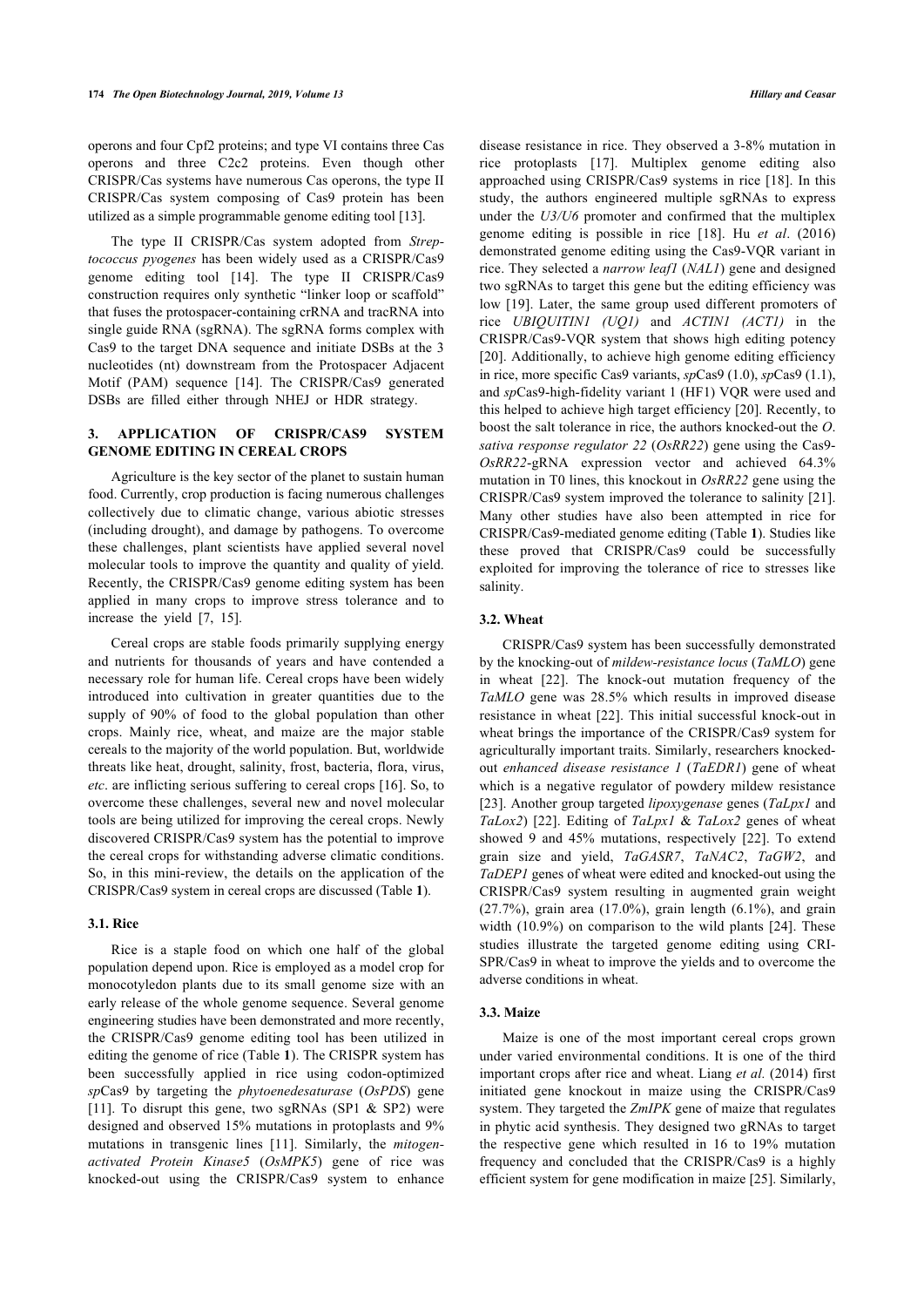another group knocked-out the *phytoene synthase* (*PSY1*) gene using sgRNA under the expression of the *U6* promoter [[26](#page-5-6)]. They observed 10.67% cleavage efficiency of the *PSY1* gene

# **Table 1. Application of CRISPR/Cas9 based genome editing system in cereal crops. Details on the name of the cereal crop, type of study, name of the promoter, method of transformation, and name of the gene-edited are added with respective references.**

| Name of<br>the Plant | <b>Type of Study</b>                                        | <b>Cas9 Promoter</b> | sgRNA<br>Promoter       | <b>Method of Delivery</b> | <b>Target Gene</b>                                                                            | <b>References</b>  |
|----------------------|-------------------------------------------------------------|----------------------|-------------------------|---------------------------|-----------------------------------------------------------------------------------------------|--------------------|
| Rice                 | Functional genomics                                         | $CaMV$ 35 $S$        | U6                      | Agrobacterium-mediated    | OsSWEET14 and OsSWEET11                                                                       | $[31]$             |
|                      | Site-directed mutagenesis                                   | CaMV 35S             | $OsU6-2$                | Agrobacterium-mediated    | OsMYB1                                                                                        | $[32]$             |
|                      | Site-directed mutagenesis                                   | $CaMV$ 35 $S$        | U3                      | Agrobacterium-mediated    | OsPDS, OsBADH, Os02g23823<br>and OsMPK2                                                       | $[22]$             |
|                      | Site-directed mutagenesis                                   | CaMV 35S             | $U3$ or $U6$            | Protoplast transformation | MPK5                                                                                          | $[17]$             |
|                      | Site-directed mutagenesis                                   | CaMV 35S             | $OsU6-2$                | Agrobacterium-mediated    | ROC5, SPP and YSA                                                                             | $[34]$             |
|                      | Gene editing                                                | CaMV 35S             | U6                      | Agrobacterium-mediated    | OsPDS, OsPMS3, OsEPSPS,<br>OsDERF1, OsMSH1, OsMYB5,<br>OsMYB1, OsROC5, OsSPP and<br>$OsYSA**$ | $[35]$             |
|                      | Genome editing                                              | $2 \times 35S$       | U6                      | Agrobacterium- mediated   | TaLOX2                                                                                        | $\lceil 22 \rceil$ |
|                      | Multiplex editing capability<br>with the endogenous tRNA    | <b>UBI</b>           | OsU3                    | Agrobacterium- mediated   | <b>OsMPKs</b>                                                                                 | $[33]$             |
|                      | Multiplex genome editing in<br>monocot and dicot plants     | <b>UBI/35S</b>       | OsU3/U6                 | Agrobacterium- mediated   | 46 genomic targets                                                                            | $[18]$             |
|                      | Deletions and heritable<br>small genetic changes<br>induced | <b>UBI</b>           | OsU6                    | Agrobacterium- mediated   | OsSWEET11, and OsSWEET14                                                                      | $[36]$             |
|                      | <b>Functional studies</b>                                   | OsUBI                | OsU6, OsU3,<br>and TaU3 | Agrobacterium-mediated    | $GW2$ , $GW5$ , and $TGW6$                                                                    | $[37]$             |
|                      | <b>Functional studies</b>                                   | 35S                  | U3                      | Agrobacterium-mediated    | OsCYP97A4, OsDSM2, OsCCD4a,<br>OsCCD4b, and OsCCD7                                            | $[38]$             |
|                      | Knock-out                                                   | ZmUBI                | U6                      | Agrobacterium-mediated    | Gn1a, DEP1, GS3, and GLW2                                                                     | $[39]$             |
|                      | Functional genomics                                         | CaMV 35S             | U6                      | Agrobacterium-mediated    | OsRAV2                                                                                        | $[40]$             |
|                      | Knock-out                                                   | ZmUBI                | U3                      | Agrobacterium-mediated    | <b>ALS</b>                                                                                    | $[41]$             |
|                      | Knock-out                                                   | pHUN411-C3C5         | U3                      | Protoplast transformation | <b>EPSPS</b>                                                                                  | $[42]$             |
|                      | Knock-out                                                   | ZmUBI                | $U3$ or $U6$            | Agrobacterium-mediated    | TMS5                                                                                          | $[36]$             |
|                      | Functional genomics                                         | $2 \times P35S$      | U6                      | Agrobacterium-mediated    | <b>ALS</b>                                                                                    | $[41]$             |
|                      | Knock-out                                                   | ZmUBI                | U6                      | Agrobacterium-mediated    | OsERF922                                                                                      | $[43]$             |
|                      | Knock-out                                                   | <i>pCXUN</i>         | U3                      | Agrobacterium-mediated    | SBEI and SBEIIb                                                                               | $[44]$             |
|                      | Knock-out                                                   | ZmUBI                | U6, U3                  | Agrobacterium-mediated    | OsNramp5                                                                                      | $[45]$             |
|                      | <b>Functional studies</b>                                   | CaMV 35S             | U6                      | Agrobacterium-mediated    | OsAnn3                                                                                        | $[46]$             |
|                      | Knock-out                                                   | OsUBI                | U3                      | Agrobacterium-mediated    | OsCCD7                                                                                        | $[47]$             |
|                      | Knock-out                                                   | pZH                  | U3 and U6               | Agrobacterium-mediated    | OsFAD2-1                                                                                      | [48]               |
|                      | Knock-out                                                   | $UBI-I$              | U6                      | Agrobacterium-mediated    | OsACC-T1OsALS-T1, OsCDC48-<br>T3, OsDEP1-T1, OsDEP1-T2, and<br>$OsNRT1.1B-T1$                 | $[49]$             |
|                      | Knock-out                                                   | <i>ZmUBI</i>         | U6                      | Agrobacterium-mediated    | GS3, and Gn1a                                                                                 | [50]               |
|                      | Functional studies                                          | CaMV 35S             | U3                      | Agrobacterium-mediated    | GS9                                                                                           | $[51]$             |
|                      | <b>Functional studies</b>                                   | 35S                  | U6                      | Agrobacterium-mediated    | <b>Bsrk1</b>                                                                                  | $[52]$             |
|                      | Knock-out                                                   | ZmUBI                | U6                      | Agrobacterium-mediated    | SAPK2                                                                                         | $[53]$             |
|                      | Knock-out                                                   | ZmUBI                | U6                      | Agrobacterium-mediated    | elF4G                                                                                         | $[54]$             |
|                      | Knock-out                                                   | CaMV 35S             | U6                      | Agrobacterium-mediated    | Waxy                                                                                          | $[55]$             |
|                      | Knock-out                                                   | $PUBI-H$             | U6                      | Agrobacterium-mediated    | OsRR22                                                                                        | [56]               |
|                      | Knock-out                                                   | $CaMV$ 35 $S$        | $U\!6$                  | Agrobacterium-mediated    | Wx                                                                                            | $[57]$             |
|                      | Knock-out                                                   | $CaMV$ 35 $S$        | U6                      | Agrobacterium-mediated    | ISA1                                                                                          | $[58]$             |
| Wheat                | Site-directed mutagenesis                                   | CaMV 35S             | U6                      | Agrobacterium-mediated    | Inox and PDS                                                                                  | $[59]$             |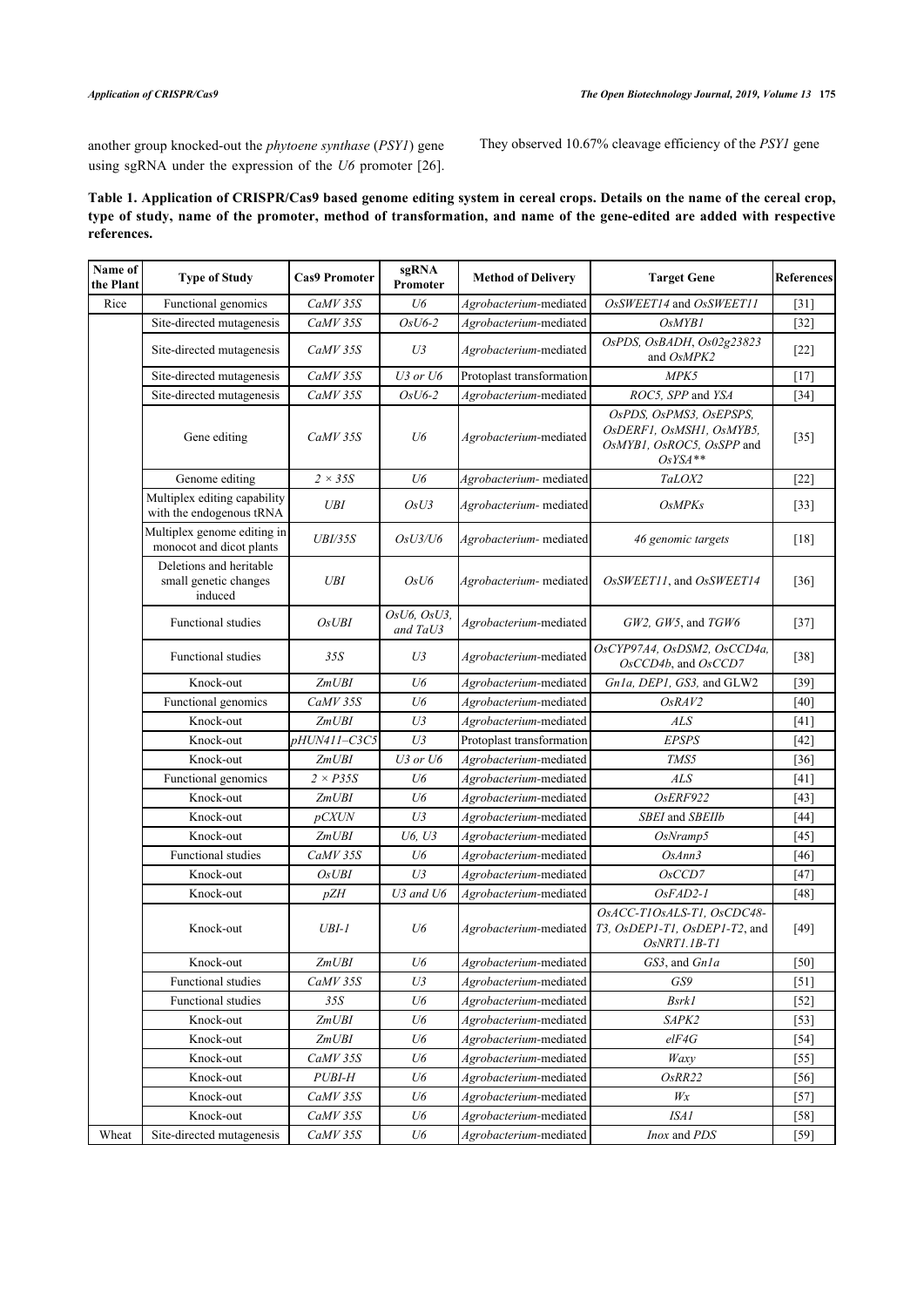#### **176** *The Open Biotechnology Journal, 2019, Volume 13 Hillary and Ceasar*

*(Table 1) contd.....*

| Name of<br>the Plant | <b>Type of Study</b>                                    | <b>Cas9 Promoter</b> | sgRNA<br>Promoter | <b>Method of Delivery</b> | <b>Target Gene</b>                    | <b>References</b> |
|----------------------|---------------------------------------------------------|----------------------|-------------------|---------------------------|---------------------------------------|-------------------|
|                      | Site-directed mutagenesis                               | CaMV 35S             | U6                | Protoplast transformation | MLO                                   | [11]              |
|                      | Site-directed mutagenesis                               | CaMV 35S             | $U3$ or $U6$      | Particle bombardment      | TaMLO-A1, TaMLO-B1 and<br>TaMLO-D1    | [60]              |
|                      | Genome editing in wheat<br>through transient expression | <b>UBI</b>           | TaU6              | Particle bombardment      | immature embryos                      | [61]              |
|                      | Knock-out                                               |                      |                   | Protoplast transformation | $TaGW2(A1, -B1 \text{ and } DI)$      | [62]              |
|                      | Gene editing                                            | 35S                  | $U\delta$         | <b>Biolistic</b>          | TaGASR7                               | [63]              |
|                      | Functional genomics                                     | <b>UBI</b>           | U6 and U3         | Agrobacterium-mediated    | <b>TaPDS</b>                          | [64]              |
|                      | Functional genomics                                     | $\overline{a}$       | TaU6              | Agrobacterium-mediated    | TaDREB2 and TaERF3                    | [65]              |
|                      | Knock-out                                               | $2\times 35S$        | U6                | <b>Biolostic</b>          | TdGASR7                               | [66]              |
|                      | Genome editing                                          | ZmUBI                | U6                | Agrobacterium-mediated    | TaCKX2-1, TaGLW7, TaGW2, and<br>TaGW8 | [67]              |
| Maize                | Targeted mutagenesis                                    | CaMV 35S             | ZmU3              | Agrobacterium-mediated    | ZmIPK                                 | $[25]$            |
|                      | Targeted mutagenesis                                    | <b>UBI</b>           | ZmU6              | Agrobacterium-mediated    | ZmLIG1, ZmM26, Zm45, and<br>ZmALSI    | [68]              |
|                      | Targeted mutagenesis                                    | <b>UBI</b>           | U6                | Particle bombardment      | ALS2                                  | [69]              |
|                      | Genome editing                                          | $2\times35S$         | U <sub>3</sub>    | Agrobacterium-mediated    | Zmzb7                                 | $[27]$            |
|                      | Gene editing                                            | <b>UBI</b>           | U6                | Agrobacterium-mediated    | MYBR and AP2                          | $[70]$            |
|                      | Genetic association                                     | GOS2                 | GOS2              | Particle-bombarded        | ARGOS8                                | [71]              |
|                      | Targeted mutagenesis                                    | <b>UBI</b>           | ZmU6              | Agrobacterium-mediated    | Argonaute 18                          | $[72]$            |
|                      | Knock-out                                               |                      | U3                | Agrobacterium-mediated    | MSS                                   | $[28]$            |
|                      | Knock-out                                               | 35S                  | U3                | Agrobacterium-mediated    | zyp1                                  | $[73]$            |
|                      | Knock-out                                               | ZmUBI                | U6                | Agrobacterium-mediated    | ZmLGI                                 | [74]              |
|                      | Knock-out                                               | UBI                  | U/6               | Particle bombardment      | <b>SDN1</b>                           | $[75]$            |
|                      | Targeted mutagenesis                                    | <b>UBI</b>           | $U3$ and $U6$     | Agrobacterium-mediated    | 20 genes                              | $[75]$            |
|                      | Gene editing                                            | 35SPPDK              | U6                | Agrobacterium-mediated    | immature embryos                      | $[76]$            |
| Sorghum              | Functional genomics                                     | Rice Actin 1         | U6                | Agrobacterium-mediated    | DsRED <sub>2</sub>                    | $[31]$            |
|                      | Gene editing                                            | ZmUBI                | U <sub>3</sub>    | Agrobacterium-mediated    | kIC                                   | $[77]$            |
|                      | Knock-out                                               | ZmUBI                | U3                | Agrobacterium-mediated    | PMI                                   | $[78]$            |
|                      | Gene editing                                            | ZmUBI                | U3                | Particle bombardment      | CAD and PDS                           | $[79]$            |
| Barley               | Knock-out                                               | ZmUBI                | U6                | Agrobacterium-mediated    | <b>HvPM19</b>                         | [80]              |
|                      | Gene editing                                            | ZmUBI                | $U\delta$         | Agrobacterium-mediated    | hpt                                   | [81]              |
|                      | Fragment Deletions and<br>Small Indels                  | ZmUBI                | U6                | Agrobacterium-mediated    | <b>ENGase</b>                         | $[29]$            |
|                      | Multiplex genome editing                                | ZmUBI                | U6                | Agrobacterium-mediated    | <b>HvCKX1</b>                         | $[82]$            |
|                      | Knock-out                                               | ZmUBI                | U3                | Agrobacterium-mediated    | <b>HvMORC1</b>                        | $[30]$            |
|                      | Gene editing                                            | $CaMV$ 35 $s$        | U6                | Agrobacterium-mediated    | <b>PDS1</b>                           | $[83]$            |
|                      | Functional studies                                      | ZmUBI                |                   | Agrobacterium-mediated    | dsRED                                 | [84]              |
|                      | Knock-out                                               | <b>ZmUBI</b>         | U6                | Agrobacterium-mediated    | hptH                                  | [85]              |

**Abbreviations used:** *Ago; Argonaute, ALS; Aceto Lactate Synthase, Ann; Annexin, AP; Apetala, BADH; Betaine aldehyde dehydrogenase, CAD; Cinnamyl Alcohol Dehydrogenase, CCD; Carotenoid Cleavage Dioxygenase, CKX; Cytokinin oxidase, DREB; Dehydration-Responsive Element-Binding protein, DsRED; Red fluorescent protein, ENGase; Cytosolic endo-beta-N-acetyl glucosaminidase, EPSPS; Enolpyruvylshikimate-3-phosphate, ERF; Ethylene-responsive transcription factor, FAD; Fatty acid desaturase, GASR; GA-induced protein, Gn; Guanine-nucleotide, GW; E3 ubiquitin-protein ligase, Hv; Hordeum vulgare, Hpt; Homogentisatephytyltransferase, Hpt; Hygromycin phosphotransferase, Inox; Inositol oxygenase, IPK; Inositol polyphosphate multi kinase, ISA; Iso amylase, k1C; Alpha-Kafirin, LOX; lipoxygenase, MLO; Mildew resistance locus, MORC; Microrchidia, MPK; Mitogen activated Protein Kinases, MS; Male Sterility, MYB; Transcription factor MYB, Nramp; Metal transporter Nramp, Os; Oryza sativa, PDS; phytoenedesaturase, PM; Protein Membrane, PMI; Phosphor Mannose Isomerase, RAV; Transcription repressor RAV,ROC; Rice outermost cell-specific gene,RR22; Two-component response regulator, SAPK; Serine/threonine-protein kinase, SBE; Starch branching enzyme, SDN; Small RNA degrading nuclease, SPP; Stromal Processing Peptidase, SWEET; Bacterial blight susceptibility genes, Ta; Triticum aestivum, TMS; Thermo-sensitive genic Male Sterility, YSA; Young Seedling Albino, Zm; Zea mays.*

in maize using the CRISPR/Cas9 system. Additionally, they sequenced the mutated gene to verify the mutation efficiency [[26\]](#page-5-6). Targeting the *albino marker* (*Zmzb7*) gene using the CRISPR/Cas9 system results in a 31% mutation frequency in T0 lines [[27](#page-5-33)]. Next, the *thermosensitive genic male-sterile 5* (*ZmTMS5*) gene of maize was targeted using the CRISPR/Cas9 system. The authors designed three sgRNAs to target the

*ZmTMS5* gene and generated mutations in protoplasts [\[28](#page-5-34)].The edited plants showed biallelic modification which indicates that the CRISPR/Cas9 system has a great potential for targeted mutagenesis for improving the traits in maize[[28\]](#page-5-34). These studies demonstrate that the application of the CRISPR/Cas9 system would advance the breeding approaches in maize and may help for crop improvement.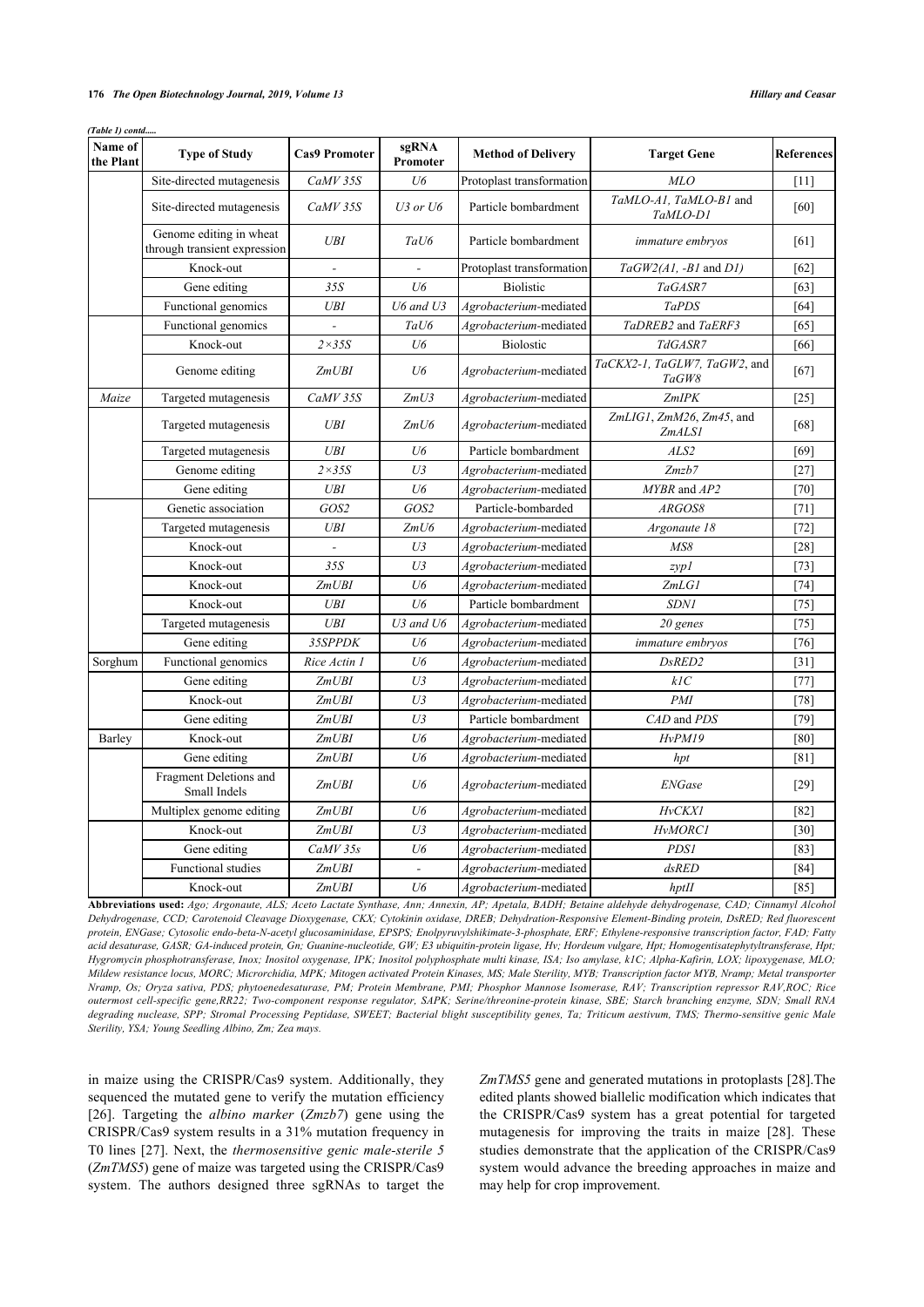# **4. CRISPR/CAS9 GENOME SYSTEM IN OTHER CEREALS**

<span id="page-4-3"></span><span id="page-4-2"></span><span id="page-4-1"></span><span id="page-4-0"></span>CRISPR/Cas9 system has also been applied in other cereal crops (Table **1**). CRISPR/Cas9 system was attempted in barley by knocking-out the *endo-N-acetyl-b-D-glucosaminidase* (*EN-Gase*) gene[[29](#page-5-35)]. The authors designed five sgRNAs and demonstrated a 78% mutation frequency in T0 and T1 lines of barley. But the transgenic barley plants with frame-shift mutations did not show any difference in phenotype while comparing with the wild plants. From this result, the authors revealed that the CRISPR/Cas9 system has a great potential to knock-out various genes and to understand their functions [\[29](#page-5-35)]. Next, to study the function of *MORC* proteins of cereals, researchers used CRISPR/Cas9 knock-out strategy in the *microrchidia (HvMORC1)* gene of barley to check its functions [[30\]](#page-5-36). They generated sgRNA under the *OsU3* promoter and detected a high frequency of mutations. In T0 generations, they obtained 77% mutations whereas in T1 generations they obtained 70-100% mutations which signified the importance of the CRISPR/Cas9 system for efficient mutant development in barley [\[30](#page-5-36)]. These approaches using the CRISPR/Cas9 system might enable advance precision plant breeding and increase crop productivity in cereals which may help to strengthen food security.

### <span id="page-4-8"></span><span id="page-4-7"></span><span id="page-4-6"></span><span id="page-4-5"></span><span id="page-4-4"></span>**CONCLUSION**

<span id="page-4-10"></span><span id="page-4-9"></span>CRISPR/Cas9 based genome editing system offers many avenues to scientists to modify the sequence of interest in the plant genome. CRISPR/Cas9 genome editing system has been widespread in the plant science field within the past few years and utilized in many studies to improve the cereal crops. Although, off-target effects should be taken into account, modifying the agriculturally important cereal crops would bring the promising green revolution by solving issues like fixing nitrogen, improving nutrition uptake, biofuel productions, and photo-synthetic capability in the near future. Overall, the CRISPR/Cas9 based genome editing system poised to offer several possibilities to improve the cereal crops to overcome the adverse effects of climate change and may help to strengthen the food security in the developing countries.

# <span id="page-4-13"></span><span id="page-4-12"></span><span id="page-4-11"></span>**CONSENT FOR PUBLICATION**

Not applicable.

### <span id="page-4-14"></span>**FUNDING**

<span id="page-4-15"></span>The study is funded by the Department of Biotechnology, Govt. of India under grant [BT/PR21321/GET/119/76/2016].

# **CONFLICT OF INTEREST**

<span id="page-4-16"></span>The authors declare no conflict of interest, financial or otherwise.

### <span id="page-4-17"></span>**ACKNOWLEDGEMENTS**

<span id="page-4-18"></span>The authors are thankful to Entomology Research Institute, Loyola College, Chennai for all support.

# **REFERENCES**

[1] Puchta H, Dujon B, Hohn B, Two different but related mechanisms are used in plants for the repair of genomic double-strand breaks by homologous recombination. Proc Natl Acad Sci USA 1996; 93(10): 5055-60.

[\[http://dx.doi.org/10.1073/pnas.93.10.5055\]](http://dx.doi.org/10.1073/pnas.93.10.5055) [PMID: [8643528\]](http://www.ncbi.nlm.nih.gov/pubmed/8643528)

- [2] Bleuyard J-Y, Gallego ME, White CI. Recent advances in understanding of the DNA double-strand break repair machinery of plants. DNA Repair (Amst) 2006; 5(1): 1-12. [\[http://dx.doi.org/10.1016/j.dnarep.2005.08.017\]](http://dx.doi.org/10.1016/j.dnarep.2005.08.017) [PMID: [16202663\]](http://www.ncbi.nlm.nih.gov/pubmed/16202663)
- [3] Podevin N, Davies HV, Hartung F, Nogué F, Casacuberta JM. Sitedirected nucleases: A paradigm shift in predictable, knowledge-based plant breeding. Trends Biotechnol 2013; 31(6): 375-83. [\[http://dx.doi.org/10.1016/j.tibtech.2013.03.004\]](http://dx.doi.org/10.1016/j.tibtech.2013.03.004) [PMID: [23601269\]](http://www.ncbi.nlm.nih.gov/pubmed/23601269)
- [4] Voytas DF, Gao C. Precision genome engineering and agriculture: Opportunities and regulatory challenges. PLoS Biol 2014; 12(6): e1001877.

[\[http://dx.doi.org/10.1371/journal.pbio.1001877\]](http://dx.doi.org/10.1371/journal.pbio.1001877) [PMID: [24915127](http://www.ncbi.nlm.nih.gov/pubmed/24915127)]

- [5] Kumar V, Jain M. The CRISPR-Cas system for plant genome editing: Advances and opportunities. J Exp Bot 2015; 66(1): 47-57. [\[http://dx.doi.org/10.1093/jxb/eru429\]](http://dx.doi.org/10.1093/jxb/eru429) [PMID: [25371501](http://www.ncbi.nlm.nih.gov/pubmed/25371501)]
- [6] Soda N, Verma L, Giri J. CRISPR-Cas9 based plant genome editing: Significance, opportunities and recent advances. Plant Physiol Biochem 2018; 131: 2-11.

[\[http://dx.doi.org/10.1016/j.plaphy.2017.10.024\]](http://dx.doi.org/10.1016/j.plaphy.2017.10.024) [PMID: [29103811\]](http://www.ncbi.nlm.nih.gov/pubmed/29103811) [7] Chen K, Wang Y, Zhang R, Zhang H, Gao C. CRISPR/Cas genome

editing and precision plant breeding in agriculture. Annu Rev Plant Biol 2019; 70: 667-97.

[\[http://dx.doi.org/10.1146/annurev-arplant-050718-100049\]](http://dx.doi.org/10.1146/annurev-arplant-050718-100049) [PMID: [30835493\]](http://www.ncbi.nlm.nih.gov/pubmed/30835493)

- [8] Zhang Y, Massel K, Godwin ID, Gao C. Applications and potential of genome editing in crop improvement. Genome Biol 2018; 19(1): 210. [\[http://dx.doi.org/10.1186/s13059-018-1586-y\]](http://dx.doi.org/10.1186/s13059-018-1586-y) [PMID: [30501614](http://www.ncbi.nlm.nih.gov/pubmed/30501614)]
- [9] Fauser F, Schiml S, Puchta H. Both CRISPR/Cas-based nucleases and nickases can be used efficiently for genome engineering in *Arabidopsis thaliana*. Plant J 2014; 79(2): 348-59. [\[http://dx.doi.org/10.1111/tpj.12554](http://dx.doi.org/10.1111/tpj.12554)] [PMID: [24836556\]](http://www.ncbi.nlm.nih.gov/pubmed/24836556)
- [10] Li J-F. Multiplex and homologous recombination-mediated genome editing in *Arabidopsis* and *Nicotiana benthamiana* using guide RNA and Cas9. Nat bio 2013; 31: 688. [\[http://dx.doi.org/10.1038/nbt.2654](http://dx.doi.org/10.1038/nbt.2654)]
- [11] Shan Q, Wang Y, Li J, *et al.* Targeted genome modification of crop plants using a CRISPR-Cas system. Nat Biotechnol 2013; 31(8): 686-8.

[\[http://dx.doi.org/10.1038/nbt.2650](http://dx.doi.org/10.1038/nbt.2650)] [PMID: [23929338\]](http://www.ncbi.nlm.nih.gov/pubmed/23929338) [12] Nekrasov V, Staskawicz B, Weigel D, Jones JD, Kamoun S. Targeted mutagenesis in the model plant *Nicotiana benthamiana* using Cas9 RNA-guided endonuclease. Nat Biotechnol 2013; 31(8): 691-3. [\[http://dx.doi.org/10.1038/nbt.2655](http://dx.doi.org/10.1038/nbt.2655)] [PMID: [23929340\]](http://www.ncbi.nlm.nih.gov/pubmed/23929340)

[13] Koonin EV, Makarova KS, Zhang F. Diversity, classification and evolution of CRISPR-Cas systems. Curr Opin Microbiol 2017; 37: 67-78.

[\[http://dx.doi.org/10.1016/j.mib.2017.05.008\]](http://dx.doi.org/10.1016/j.mib.2017.05.008) [PMID: [28605718](http://www.ncbi.nlm.nih.gov/pubmed/28605718)]

- [14] Jinek M, Chylinski K, Fonfara I, Hauer M, Doudna JA, Charpentier E. A programmable dual-RNA-guided DNA endonuclease in adaptive bacterial immunity. Science 2012; 337(6096): 816-21. [\[http://dx.doi.org/10.1126/science.1225829](http://dx.doi.org/10.1126/science.1225829)] [PMID: [22745249\]](http://www.ncbi.nlm.nih.gov/pubmed/22745249)
- [15] Bao A, Burritt DJ, Chen H, Zhou X, Cao D, Tran LP. The CRISPR/Cas9 system and its applications in crop genome editing. Crit Rev Biotechnol 2019; 39(3): 321-36. [\[http://dx.doi.org/10.1080/07388551.2018.1554621](http://dx.doi.org/10.1080/07388551.2018.1554621)] [PMID: [30646772\]](http://www.ncbi.nlm.nih.gov/pubmed/30646772)
- [16] Zaidi SS, Tashkandi M, Mansoor S, Mahfouz MM. Tashkandi M, Mansoor S & Mahfouz MM. Engineering plant immunity: Using CRISPR/Cas9 to generate virus resistance. Front Plant Sci 2016; 7: 1673.

[\[http://dx.doi.org/10.3389/fpls.2016.01673\]](http://dx.doi.org/10.3389/fpls.2016.01673) [PMID: [27877187\]](http://www.ncbi.nlm.nih.gov/pubmed/27877187) [17] Xie K, Yang Y. RNA-guided genome editing in plants using a

- CRISPR-Cas system. Mol Plant 2013; 6(6): 1975-83. [\[http://dx.doi.org/10.1093/mp/sst119](http://dx.doi.org/10.1093/mp/sst119)] [PMID: [23956122\]](http://www.ncbi.nlm.nih.gov/pubmed/23956122)
- [18] Ma X, Zhang Q, Zhu Q, *et al.* A robust CRISPR/Cas9 system for convenient, high-efficiency multiplex genome editing in monocot and dicot plants. Mol Plant 2015; 8(8): 1274-84. [\[http://dx.doi.org/10.1016/j.molp.2015.04.007](http://dx.doi.org/10.1016/j.molp.2015.04.007)] [PMID: [25917172\]](http://www.ncbi.nlm.nih.gov/pubmed/25917172)
- [19] Hu X, Wang C, Fu Y, Liu Q, Jiao X, Wang K. Expanding the range of CRISPR/Cas9 genome editing in rice. Mol Plant 2016; 9(6): 943-5.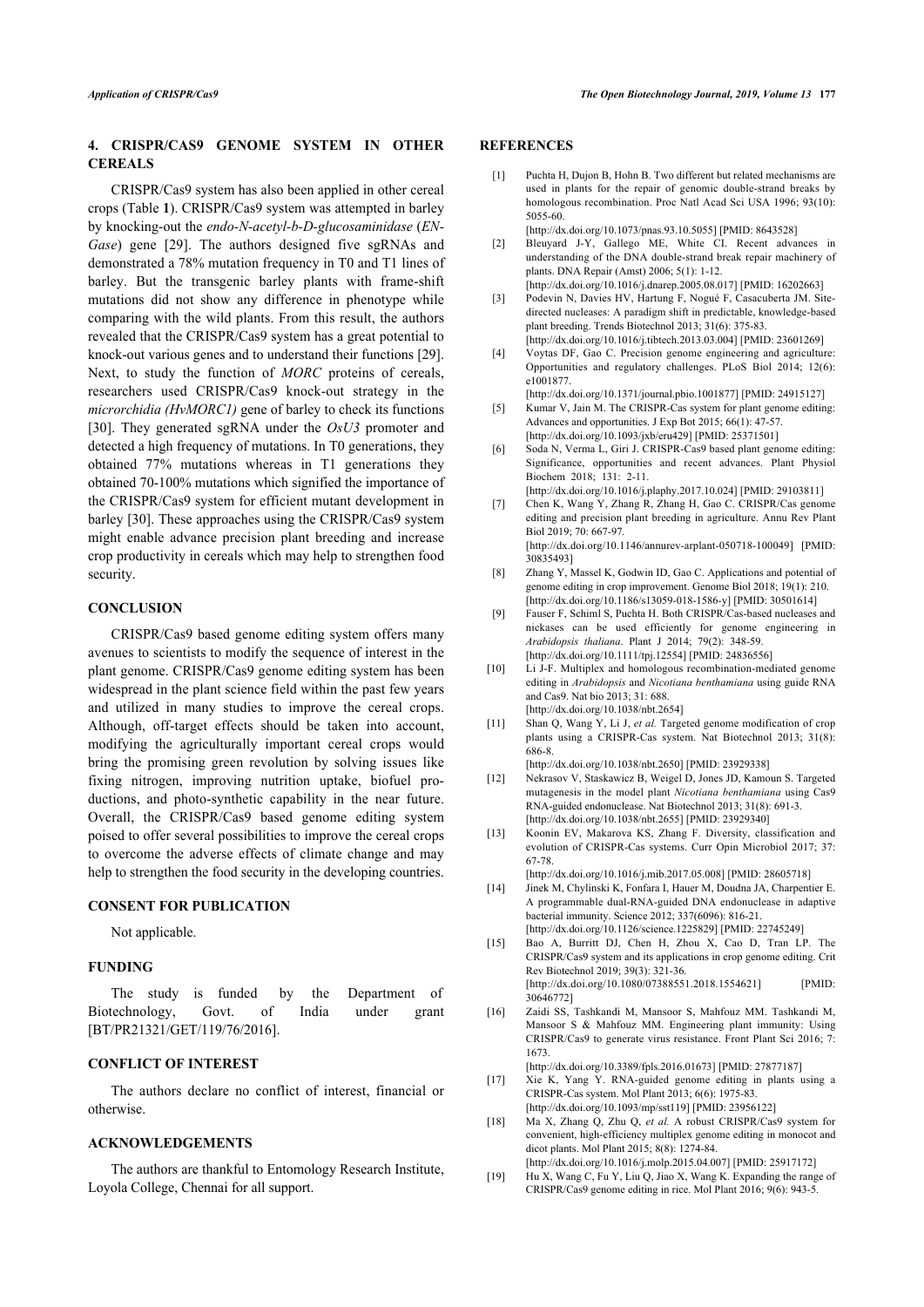[\[http://dx.doi.org/10.1016/j.molp.2016.03.003](http://dx.doi.org/10.1016/j.molp.2016.03.003)] [PMID: [26995294\]](http://www.ncbi.nlm.nih.gov/pubmed/26995294)

- <span id="page-5-0"></span>[20] Hu JH, Miller SM, Geurts MH, et al. Evolved Cas9 variants with broad PAM compatibility and high DNA specificity. Nature 2018; 556(7699): 57-63. [\[http://dx.doi.org/10.1038/nature26155](http://dx.doi.org/10.1038/nature26155)] [PMID: [29512652\]](http://www.ncbi.nlm.nih.gov/pubmed/29512652)
- <span id="page-5-16"></span><span id="page-5-1"></span>[21] Zhang A, Liu Y, Wang F, *et al.* Enhanced rice salinity tolerance *via* CRISPR/Cas9-targeted mutagenesis of the OsRR22 gene. Mol Breed 2019; 39: 47.
- <span id="page-5-17"></span>[\[http://dx.doi.org/10.1007/s11032-019-0954-y](http://dx.doi.org/10.1007/s11032-019-0954-y)]
- <span id="page-5-2"></span>[22] Shan O, Wang Y, Li J, Gao C, Genome editing in rice and wheat using the CRISPR/Cas system. Nat Protoc 2014; 9(10): 2395-410. [\[http://dx.doi.org/10.1038/nprot.2014.157\]](http://dx.doi.org/10.1038/nprot.2014.157) [PMID: [25232936\]](http://www.ncbi.nlm.nih.gov/pubmed/25232936)
- <span id="page-5-18"></span><span id="page-5-3"></span>[23] Zhang Y, Bai Y, Wu G, *et al.* Simultaneous modification of three homoeologs of TaEDR1 by genome editing enhances powdery mildew resistance in wheat. Plant J 2017; 91(4): 714-24. [\[http://dx.doi.org/10.1111/tpj.13599\]](http://dx.doi.org/10.1111/tpj.13599) [PMID: [28502081](http://www.ncbi.nlm.nih.gov/pubmed/28502081)]
- <span id="page-5-19"></span><span id="page-5-4"></span>[24] Wang W, Pan Q, He F, *et al.* Transgenerational CRISPR-Cas9 activity facilitates multiplex gene editing in allopolyploid wheat. CRISPR J 2018; 1(1): 65-74.
- <span id="page-5-20"></span><span id="page-5-5"></span>[\[http://dx.doi.org/10.1089/crispr.2017.0010\]](http://dx.doi.org/10.1089/crispr.2017.0010) [PMID: [30627700](http://www.ncbi.nlm.nih.gov/pubmed/30627700)] [25] Liang Z, Zhang K, Chen K, Gao C. Targeted mutagenesis in Zea mays using TALENs and the CRISPR/Cas system. J Genet Genomics 2014;  $41(2)$ : 63-8
- <span id="page-5-21"></span><span id="page-5-6"></span>[\[http://dx.doi.org/10.1016/j.jgg.2013.12.001\]](http://dx.doi.org/10.1016/j.jgg.2013.12.001) [PMID: [24576457](http://www.ncbi.nlm.nih.gov/pubmed/24576457)] [26] Zhu J, Song N, Sun S, *et al.* Efficiency and inheritance of targeted mutagenesis in maize using CRISPR-Cas9. J Genet Genomics 2016; 43(1): 25-36.
	- [\[http://dx.doi.org/10.1016/j.jgg.2015.10.006\]](http://dx.doi.org/10.1016/j.jgg.2015.10.006) [PMID: [26842991](http://www.ncbi.nlm.nih.gov/pubmed/26842991)]
- <span id="page-5-33"></span><span id="page-5-22"></span>[27] Feng C, Yuan J, Wang R, Liu Y, Birchler JA, Han F. Efficient targeted genome modification in maize using CRISPR/Cas9 system. J Genet Genomics 2016; 43(1): 37-43.
- <span id="page-5-34"></span><span id="page-5-23"></span>[\[http://dx.doi.org/10.1016/j.jgg.2015.10.002\]](http://dx.doi.org/10.1016/j.jgg.2015.10.002) [PMID: [26842992](http://www.ncbi.nlm.nih.gov/pubmed/26842992)] [28] Chen R, Xu Q, Liu Y, et al. Generation of transgene-free maize male sterile lines using the CRISPR/Cas9 system. Front Plant Sci 2018; 9: 1180.
- <span id="page-5-35"></span><span id="page-5-24"></span>[\[http://dx.doi.org/10.3389/fpls.2018.01180\]](http://dx.doi.org/10.3389/fpls.2018.01180) [PMID: [30245698](http://www.ncbi.nlm.nih.gov/pubmed/30245698)] [29] Kapusi E, Corcuera-Gómez M, Melnik S, Stoger E. Heritable genomic
- <span id="page-5-25"></span>fragment deletions and small indels in the putative ENGase gene induced by CRISPR/Cas9 in barley. Front Plant Sci 2017; 8: 540. [\[http://dx.doi.org/10.3389/fpls.2017.00540\]](http://dx.doi.org/10.3389/fpls.2017.00540) [PMID: [28487703](http://www.ncbi.nlm.nih.gov/pubmed/28487703)]
- <span id="page-5-36"></span><span id="page-5-26"></span>[30] Kumar N, Galli M, Ordon J, Stuttmann J, Kogel KH, Imani J. Further analysis of barley MORC1 using a highly efficient RNA-guided Cas9 gene-editing system. Plant Biotechnol J 2018; 16(11): 1892-903. [\[http://dx.doi.org/10.1111/pbi.12924](http://dx.doi.org/10.1111/pbi.12924)] [PMID: [29577542\]](http://www.ncbi.nlm.nih.gov/pubmed/29577542)
- <span id="page-5-27"></span><span id="page-5-7"></span>[31] Jiang W, Zhou H, Bi H, Fromm M, Yang B, Weeks DP. Demonstration of CRISPR/Cas9/sgRNA-mediated targeted gene modification in Arabidopsis, tobacco, sorghum and rice. Nucleic Acids Res 2013; 41(20): e188. [\[http://dx.doi.org/10.1093/nar/gkt780\]](http://dx.doi.org/10.1093/nar/gkt780) [PMID: [23999092](http://www.ncbi.nlm.nih.gov/pubmed/23999092)]
- <span id="page-5-28"></span><span id="page-5-8"></span>[32] Miao J, Guo D, Zhang J, *et al.* Targeted mutagenesis in rice using CRISPR-Cas system. Cell Res 2013; 23(10): 1233-6. [\[http://dx.doi.org/10.1038/cr.2013.123\]](http://dx.doi.org/10.1038/cr.2013.123) [PMID: [23999856](http://www.ncbi.nlm.nih.gov/pubmed/23999856)]
- <span id="page-5-11"></span>[33] Xie K, Minkenberg B, Yang Y. Boosting CRISPR/Cas9 multiplex editing capability with the endogenous tRNA-processing system. Proc Natl Acad Sci USA 2015; 112(11): 3570-5.
- <span id="page-5-29"></span><span id="page-5-9"></span>[\[http://dx.doi.org/10.1073/pnas.1420294112\]](http://dx.doi.org/10.1073/pnas.1420294112) [PMID: [25733849](http://www.ncbi.nlm.nih.gov/pubmed/25733849)] [34] Feng Z, Zhang B, Ding W, et al. Efficient genome editing in plants using a CRISPR/Cas system. Cell Res 2013; 23(10): 1229-32. [\[http://dx.doi.org/10.1038/cr.2013.114\]](http://dx.doi.org/10.1038/cr.2013.114) [PMID: [23958582](http://www.ncbi.nlm.nih.gov/pubmed/23958582)]
- <span id="page-5-10"></span>[35] Zhang H, Zhang J, Wei P, *et al.* The CRISPR/Cas9 system produces specific and homozygous targeted gene editing in rice in one generation. Plant Biotechnol J 2014; 12(6): 797-807. [\[http://dx.doi.org/10.1111/pbi.12200](http://dx.doi.org/10.1111/pbi.12200)] [PMID: [24854982\]](http://www.ncbi.nlm.nih.gov/pubmed/24854982)
- <span id="page-5-12"></span>[36] Zhou H, He M, Li J, et al. Development of commercial thermosensitive genic male sterile rice accelerates hybrid rice breeding using the CRISPR/Cas9-mediated TMS5 editing system. Sci Rep 2016; 6: 37395.

[\[http://dx.doi.org/10.1038/srep37395](http://dx.doi.org/10.1038/srep37395)] [PMID: [27874087\]](http://www.ncbi.nlm.nih.gov/pubmed/27874087)

- <span id="page-5-30"></span><span id="page-5-13"></span>[37] Xu R, Yang Y, Qin R, *et al.* Rapid improvement of grain weight via highly efficient CRISPR/Cas9-mediated multiplex genome editing in rice. J Genet Genomics 2016; 43(8): 529-32. [\[http://dx.doi.org/10.1016/j.jgg.2016.07.003\]](http://dx.doi.org/10.1016/j.jgg.2016.07.003) [PMID: [27543262](http://www.ncbi.nlm.nih.gov/pubmed/27543262)]
- <span id="page-5-31"></span><span id="page-5-14"></span>[38] Yang QQ, Zhang CQ, Chan ML, *et al.* Biofortification of rice with the essential amino acid lysine: Molecular characterization, nutritional evaluation, and field performance. J Exp Bot 2016; 67(14): 4285-96. [\[http://dx.doi.org/10.1093/jxb/erw209](http://dx.doi.org/10.1093/jxb/erw209)] [PMID: [27252467\]](http://www.ncbi.nlm.nih.gov/pubmed/27252467)
- <span id="page-5-32"></span><span id="page-5-15"></span>[39] Li M, Li X, Zhou Z, *et al.* Reassessment of the four yield-related genes

Gn1a, DEP1, GS3, and IPA1 in rice using a CRISPR/Cas9 system. Front Plant Sci 2016; 7: 377.

[\[http://dx.doi.org/10.3389/fpls.2016.00377\]](http://dx.doi.org/10.3389/fpls.2016.00377) [PMID: [27066031\]](http://www.ncbi.nlm.nih.gov/pubmed/27066031)

- [40] Duan YB, Li J, Qin RY, *et al.* Identification of a regulatory element responsible for salt induction of rice OsRAV2 through *ex situ* and *in situ* promoter analysis. Plant Mol Biol 2016; 90(1-2): 49-62. [\[http://dx.doi.org/10.1007/s11103-015-0393-z](http://dx.doi.org/10.1007/s11103-015-0393-z)] [PMID: [26482477\]](http://www.ncbi.nlm.nih.gov/pubmed/26482477)
- [41] Sun Y, Jiao G, Liu Z, *et al.* Generation of high-amylose rice through CRISPR/Cas9-mediated targeted mutagenesis of starch branching enzymes. Front Plant Sci 2017; 8: 298. [\[http://dx.doi.org/10.3389/fpls.2017.00298\]](http://dx.doi.org/10.3389/fpls.2017.00298) [PMID: [28326091\]](http://www.ncbi.nlm.nih.gov/pubmed/28326091)
- [42] Li J, Meng X, Zong Y, *et al.* Gene replacements and insertions in rice by intron targeting using CRISPR-Cas9. Nat Plants 2016; 2: 16139. a [\[http://dx.doi.org/10.1038/nplants.2016.139\]](http://dx.doi.org/10.1038/nplants.2016.139) [PMID: [27618611](http://www.ncbi.nlm.nih.gov/pubmed/27618611)]
- [43] Wang F, Wang C, Liu P, *et al.* Enhanced rice blast resistance by CRISPR/Cas9-targeted mutagenesis of the ERF transcription factor gene OsERF922. PLoS One 2016; 11(4)e0154027 [\[http://dx.doi.org/10.1371/journal.pone.0154027\]](http://dx.doi.org/10.1371/journal.pone.0154027) [PMID: [27116122\]](http://www.ncbi.nlm.nih.gov/pubmed/27116122)
- [44] Sun Y, Jiao G, Liu Z, *et al.* Generation of high-amylose rice through CRISPR/Cas9-mediated targeted mutagenesis of starch branching enzymes. Front Plant Sci 2017; 8: 298. [\[http://dx.doi.org/10.3389/fpls.2017.00298\]](http://dx.doi.org/10.3389/fpls.2017.00298) [PMID: [28326091\]](http://www.ncbi.nlm.nih.gov/pubmed/28326091)
- [45] Tang L, Mao B, Li Y, *et al.* Knockout of OsNramp5 using the CRISPR/Cas9 system produces low Cd-accumulating indica rice without compromising yield. Sci Rep 2017; 7(1): 14438. [\[http://dx.doi.org/10.1038/s41598-017-14832-9](http://dx.doi.org/10.1038/s41598-017-14832-9)] [PMID: [29089547\]](http://www.ncbi.nlm.nih.gov/pubmed/29089547)
- [46] Shen C, Que Z, Xia Y, *et al.* Knock out of the annexin gene OsAnn3 via CRISPR/Cas9-mediated genome editing decreased cold tolerance in rice. J Plant Biol 2017; 60: 539-47. [\[http://dx.doi.org/10.1007/s12374-016-0400-1\]](http://dx.doi.org/10.1007/s12374-016-0400-1)
- [47] Butt H, Jamil M, Wang JY, Al-Babili S, Mahfouz M. Engineering plant architecture *via* CRISPR/Cas9-mediated alteration of strigolactone biosynthesis. BMC Plant Biol 2018; 18(1): 174. [\[http://dx.doi.org/10.1186/s12870-018-1387-1\]](http://dx.doi.org/10.1186/s12870-018-1387-1) [PMID: [30157762](http://www.ncbi.nlm.nih.gov/pubmed/30157762)]
- [48] Abe K, Araki E, Suzuki Y, Toki S, Saika H. Production of high oleic/low linoleic rice by genome editing. Plant Physiol Biochem 2018; 131: 58-62.
- [\[http://dx.doi.org/10.1016/j.plaphy.2018.04.033\]](http://dx.doi.org/10.1016/j.plaphy.2018.04.033) [PMID: [29735369\]](http://www.ncbi.nlm.nih.gov/pubmed/29735369) [49] Li A, Jia S, Yobi A, *et al.* Editing of an Alpha-Kafirin gene family increases, digestibility and protein quality in sorghum. Plant Physiol 2018; 177(4): 1425-38. a

[\[http://dx.doi.org/10.1104/pp.18.00200](http://dx.doi.org/10.1104/pp.18.00200)] [PMID: [29925584](http://www.ncbi.nlm.nih.gov/pubmed/29925584)]

- [50] Huang L, Zhang R, Huang G, *et al.* Developing superior alleles of yield genes in rice by artificial mutagenesis using the CRISPR/Cas9 system. J Crop Prod 2018; 6: 475-81. [\[http://dx.doi.org/10.1016/j.cj.2018.05.005\]](http://dx.doi.org/10.1016/j.cj.2018.05.005)
- [51] Zhao DS, Li QF, Zhang CQ, *et al.* GS9 acts as a transcriptional activator to regulate rice grain shape and appearance quality. Nat Commun 2018; 9(1): 1240.
- [\[http://dx.doi.org/10.1038/s41467-018-03616-y](http://dx.doi.org/10.1038/s41467-018-03616-y)] [PMID: [29588443\]](http://www.ncbi.nlm.nih.gov/pubmed/29588443) [52] Zhou X, Liao H, Chern M, *et al.* Loss of function of a rice TPRdomain RNA-binding protein confers broad-spectrum disease resistance. Proc Natl Acad Sci USA 2018; 115(12): 3174-9. [\[http://dx.doi.org/10.1073/pnas.1705927115](http://dx.doi.org/10.1073/pnas.1705927115)] [PMID: [29432165\]](http://www.ncbi.nlm.nih.gov/pubmed/29432165)
- [53] Lou D, Wang H, Yu D. The sucrose non-fermenting-1-related protein kinases SAPK1 and SAPK2 function collaboratively as positive regulators of salt stress tolerance in rice. BMC Plant Biol 2018; 18(1): 203.

[\[http://dx.doi.org/10.1186/s12870-018-1408-0\]](http://dx.doi.org/10.1186/s12870-018-1408-0) [PMID: [30236054](http://www.ncbi.nlm.nih.gov/pubmed/30236054)]

- [54] Macovei A, Sevilla NR, Cantos C, *et al.* Novel alleles of rice eIF4G generated by CRISPR/Cas9-targeted mutagenesis confer resistance to Rice tungro spherical virus. Plant Biotechnol J 2018; 16(11): 1918-27. [\[http://dx.doi.org/10.1111/pbi.12927\]](http://dx.doi.org/10.1111/pbi.12927) [PMID: [29604159](http://www.ncbi.nlm.nih.gov/pubmed/29604159)]
- [55] Zhang J, Zhang H, Botella JR, Zhu JK. Generation of new glutinous rice by CRISPR/Cas9-targeted mutagenesis of the Waxy gene in elite rice varieties. J Integr Plant Biol 2018; 60(5): 369-75. [\[http://dx.doi.org/10.1111/jipb.12620\]](http://dx.doi.org/10.1111/jipb.12620) [PMID: [29210506](http://www.ncbi.nlm.nih.gov/pubmed/29210506)]
- [56] Zhang A, Liu Y, Wang F, *et al.* Enhanced rice salinity tolerance *via* CRISPR/Cas9-targeted mutagenesis of the OsRR22 gene. Mol Breed  $2019.39.47$

[\[http://dx.doi.org/10.1007/s11032-019-0954-y\]](http://dx.doi.org/10.1007/s11032-019-0954-y)

- [57] Yunyan F, Jie Y, Fangquan W, *et al.* Production of two elite glutinous rice varieties by editing wx gene. Rice Sci 2019; 26: 118-24. [\[http://dx.doi.org/10.1016/j.rsci.2018.04.007](http://dx.doi.org/10.1016/j.rsci.2018.04.007)]
- [58] Shufen C, Yicong C, Baobing F, *et al.* Editing of rice isoamylase gene ISA1 provides insights into its function in starch formation. Rice Sci 2019; 26: 77-87.